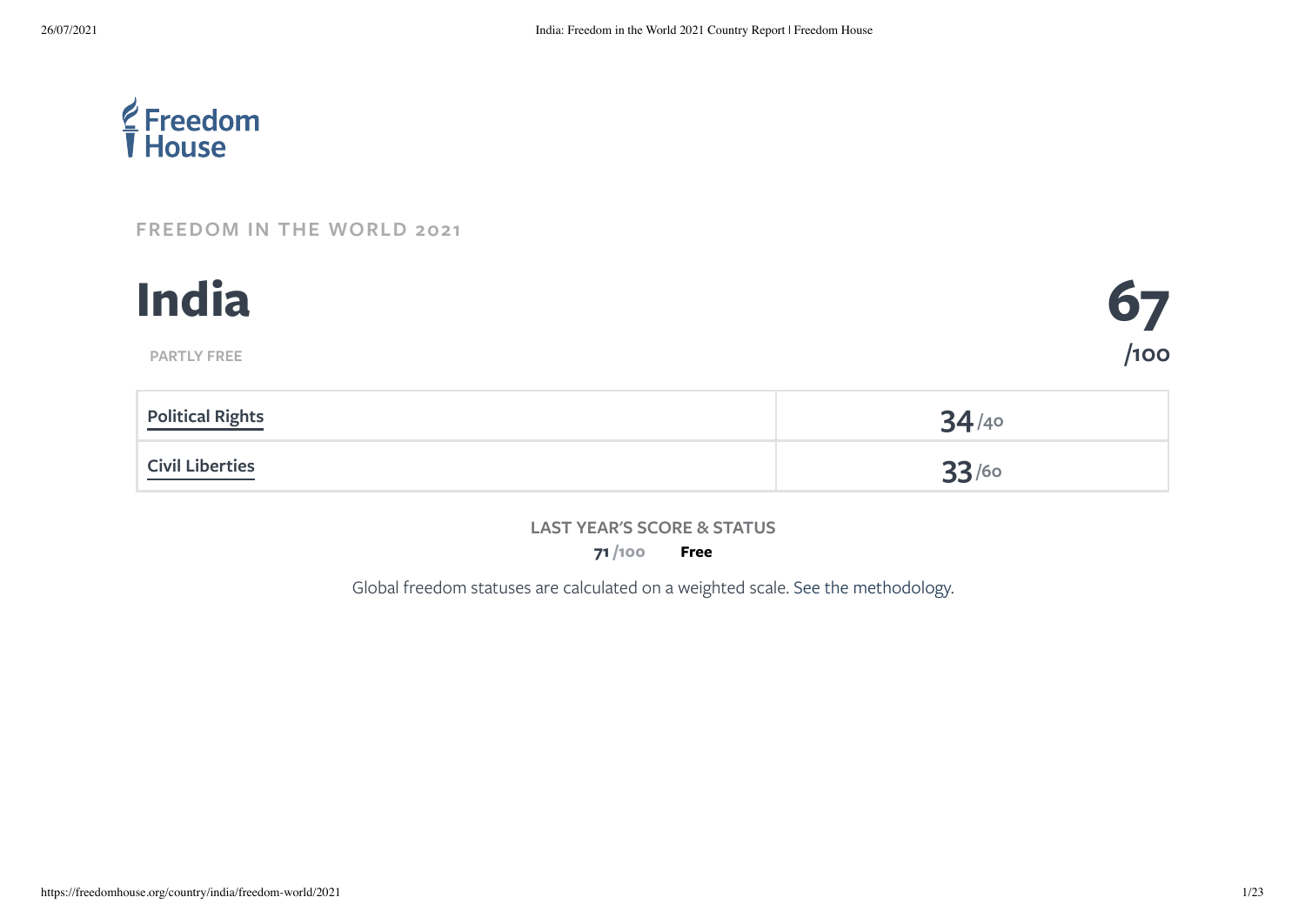

### Note

The numerical scores and status listed above do not reflect conditions in Indian Kashmir, which is examined in a separate report. *Freedom in the World* reports assess the level of political rights and civil liberties in a given geographical area, regardless of whether they are affected by the state, nonstate actors, or foreign powers. Disputed territories are sometimes assessed separately if they meet certain criteria, including boundaries that are sufficiently stable to allow year-on-year comparisons. For more information, see the report [methodology](https://freedomhouse.org/reports/freedom-world/freedom-world-research-methodology) and [FAQ](https://freedomhouse.org/reports/freedom-world/faq-freedom-world).

## Status Change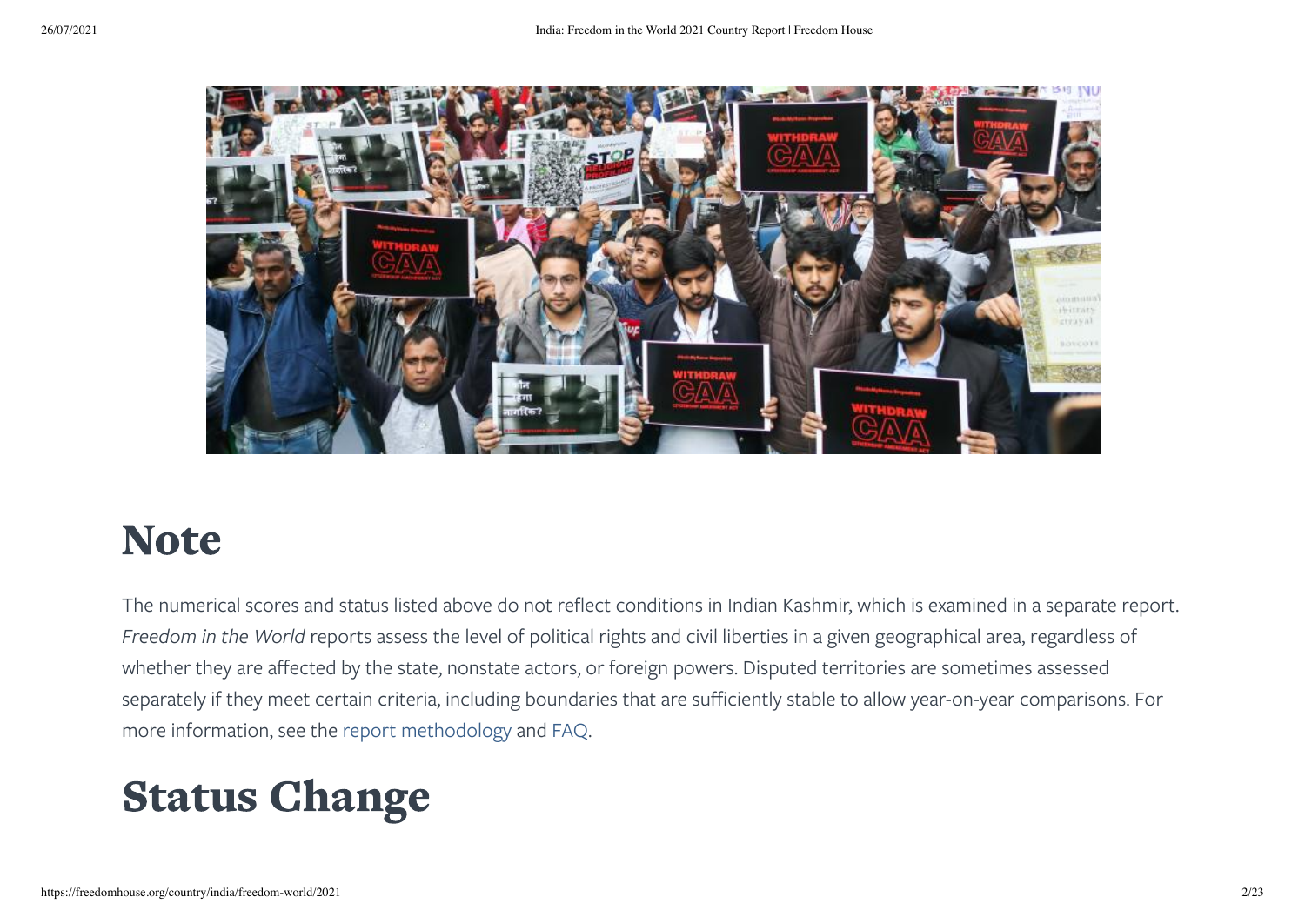India's status declined from Free to Partly Free due to a multiyear pattern in which the Hindu nationalist government and its allies have presided over rising violence and discriminatory policies affecting the Muslim population and pursued a crackdown on expressions of dissent by the media, academics, civil society groups, and protesters.

### **Overview**

While India is a multiparty democracy, the government led by Prime Minister Narendra Modi and his Hindu nationalist Bharatiya Janata Party (BJP) has presided over discriminatory policies and increased violence affecting the Muslim population. The constitution guarantees civil liberties including freedom of expression and freedom of religion, but harassment of journalists, nongovernmental organizations (NGOs), and other government critics has increased significantly under Modi. Muslims, scheduled castes (Dalits), and scheduled tribes (Adivasis) remain economically and socially marginalized.

## Key Developments in 2020

- In February, more than 50 people, mostly Muslims, were killed amid communal and protest-related violence in Delhi that followed weeks of demonstrations against discriminatory changes to the country's citizenship law.
- Authorities filed criminal charges against journalists, students, and private citizens under colonial-era sedition laws as well as the 2000 Information Technology (IT) Act in response to speech perceived as critical of the government, notably including expressions of opposition to the new citizenship legislation and discussion of the official response to the COVID-19 pandemic.
- India's internal migrant population endured significant hardships as a result of the government's pandemic-related lockdown, which was imposed in March and gradually eased beginning in May. Many migrant laborers were unable to access basic supplies and services in cities, forcing millions to travel hundreds of miles—often on foot—to their home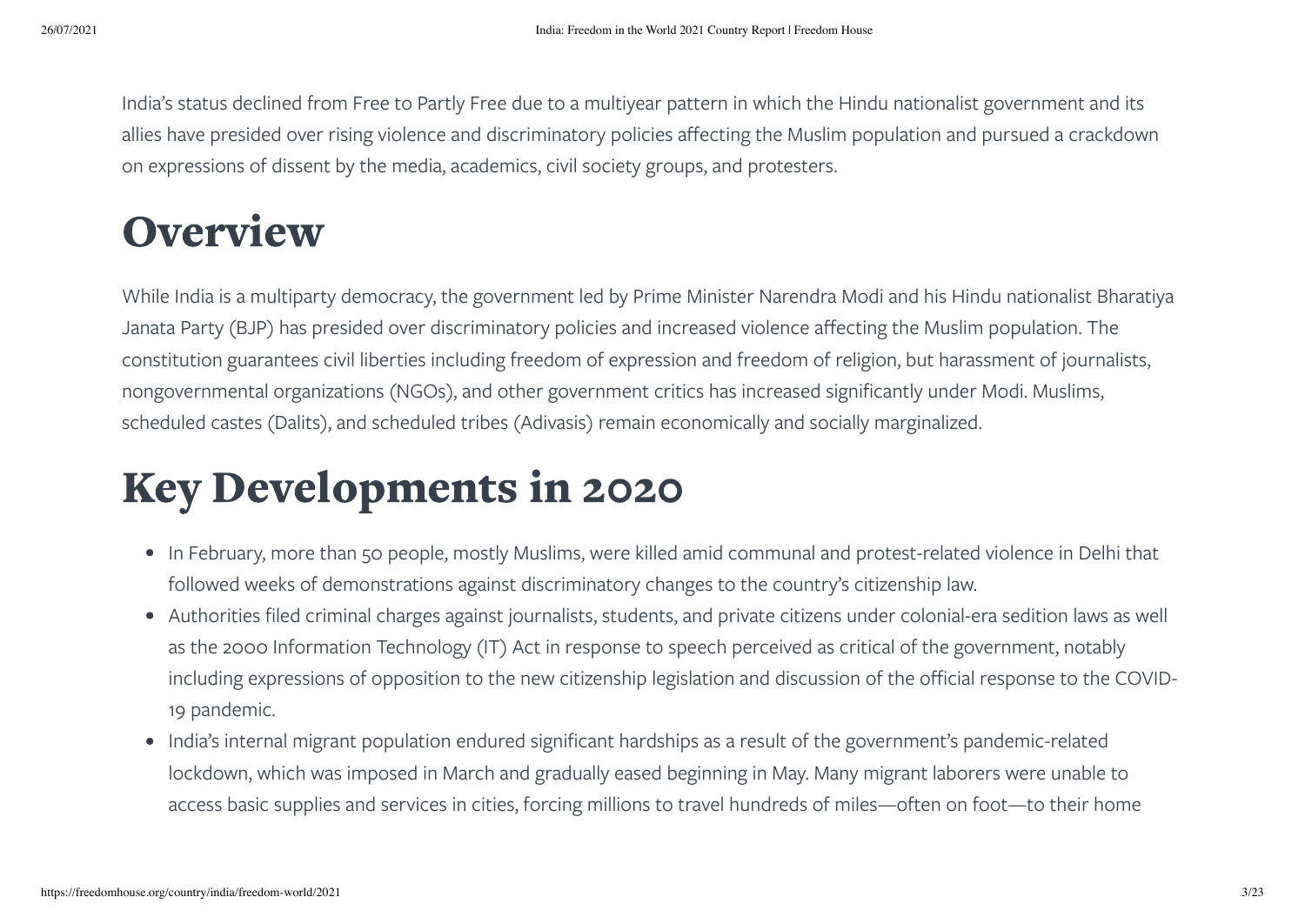villages. Harsh restrictions on movement were violently enforced by police and citizen vigilantes, with Muslims often scapegoated as potential spreaders of the virus.

• In September, several BJP leaders who were credibly accused of orchestrating the demolition of a historic mosque in 1992 were acquitted by a special court. Modi the previous month had signaled his support for the construction of a Hindu temple on the contested site.

# <span id="page-3-0"></span>Political Rights

### A. Electoral Process

### **A1** 0-4 pts

Was the current head of government or other chief national authority elected through free and fair elections?

 $4/4$ 

Executive elections and selection procedures are generally regarded as free and fair. Executive power is vested in a prime minister, typically the leader of the majority party in the Lok Sabha (House of the People), and a cabinet of ministers nominated by the prime minister. They are appointed by the president and responsible to the Lok Sabha. Narendra Modi was sworn in for a second term as prime minister after the BJP's victory in the 2019 Lok Sabha elections.

The president, who plays a largely symbolic role, is chosen for a five-year term by state and national lawmakers. Current president Ram Nath Kovind, a Dalit and a veteran BJP politician, was elected in 2017.

**A2** 0-4 pts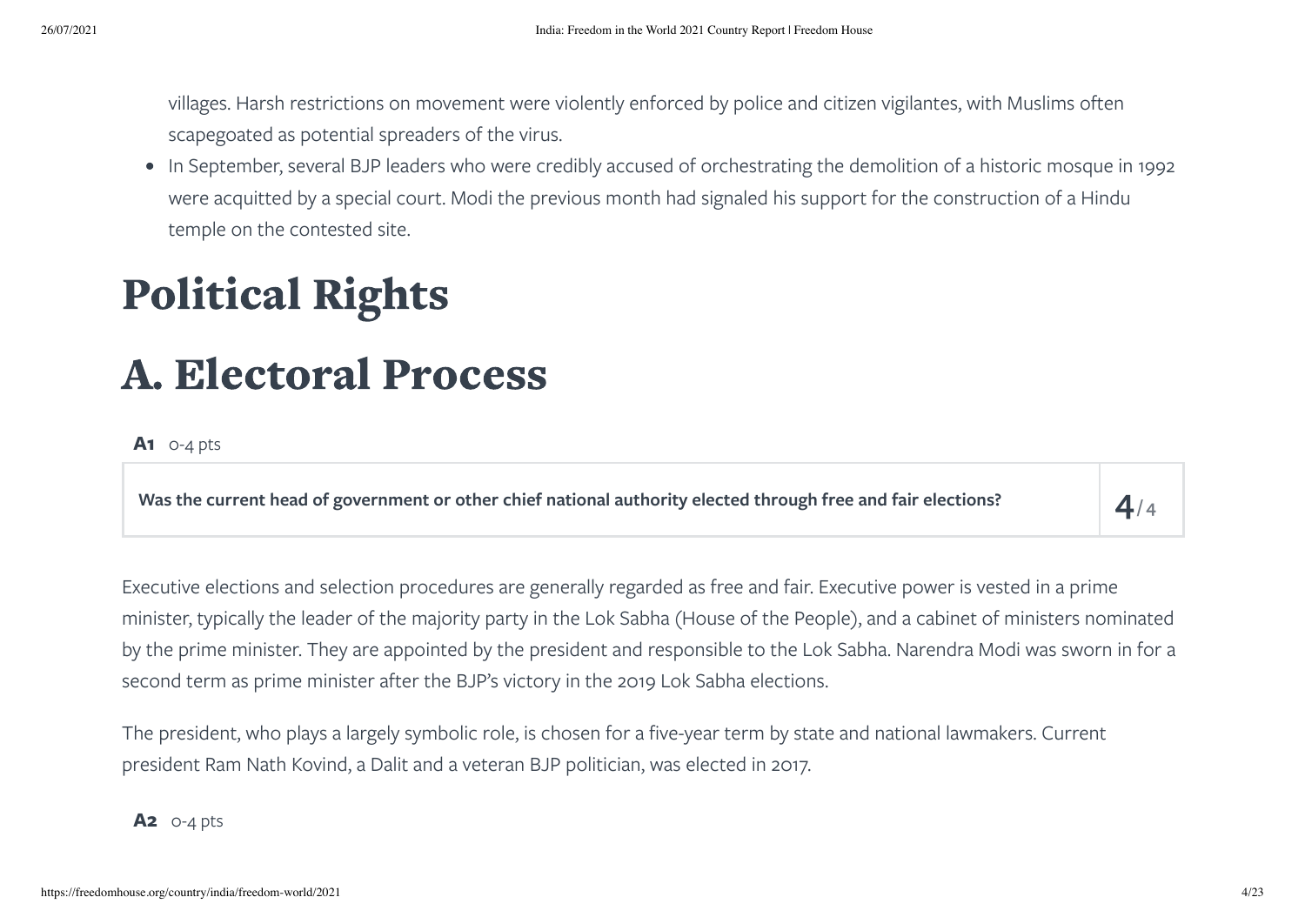**Were the current national legislative representatives elected through free and fair elections? 4**

 $4/4$ 

Members of the 545-seat Lok Sabha, the lower house of Parliament, are directly elected in single-member constituencies for fiveyear terms. Most members of the less powerful 245-seat upper house, the Rajya Sabha (Council of States), are elected by state legislatures using a proportional-representation system to serve staggered six-year terms; up to 12 members are appointed by the president.

The most recent Lok Sabha elections were held in seven phases in April and May 2019. The ruling BJP won 303 seats, giving its National Democratic Alliance coalition a stable majority of 353 seats. The opposition Indian National Congress party placed a distant second with 52 seats, for a total of 92 seats with its partners in the United Progressive Alliance. Smaller parties and independents took the remainder. Voter turnout was 67 percent. The elections were considered generally free and fair, though some violations of campaign rules were reported.

### **A3** 0-4 pts

Are the electoral laws and framework fair, and are they implemented impartially by the relevant election management  $\vert\,\,\,4/2\rangle$ 

 $4/4$ 

Elections for the central and state governments are overseen by the independent Election Commission of India. The head of the commission is appointed by the president and serves a fixed six-year term. The commission is generally respected and had been thought to function without undue political interference. In 2019, however, its impartiality and competence were called into question. The panel's decisions concerning the timing and phasing of national elections, and allegations of selective enforcement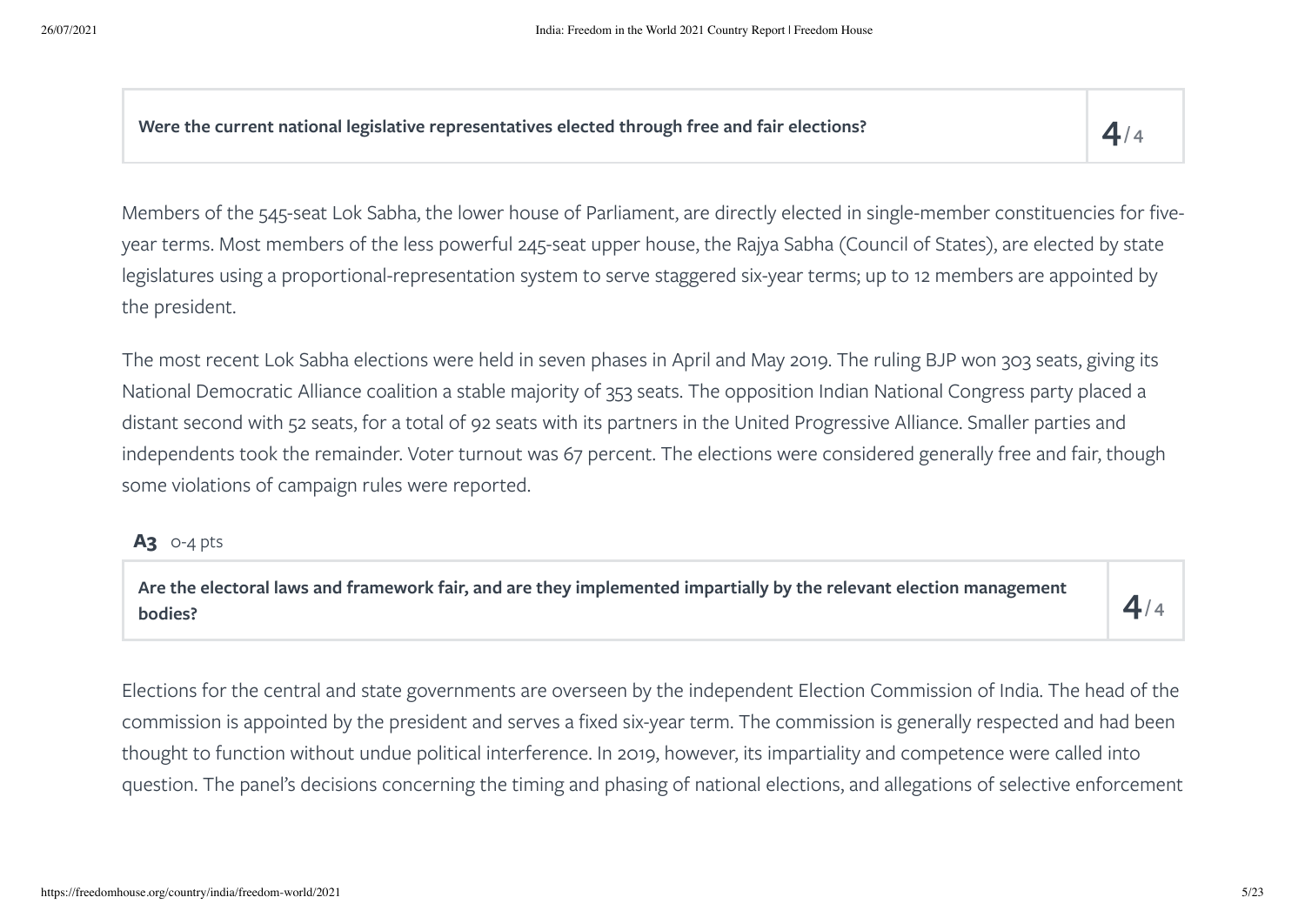of the Model Code of Conduct, which regulates politicians' campaign behavior and techniques, suggested bias toward the ruling BJP.

# B. Political Pluralism and Participation

### **B1** 0-4 pts

Do the people have the right to organize in different political parties or other competitive political groupings of their choice, and is the system free of undue obstacles to the rise and fall of these competing parties or groupings?

Political parties are generally able to form and operate without interference, and a wide variety of parties representing a range of views and interests compete in practice. However, the opaque financing of political parties—notably through electoral bonds that allow donors to obscure their identities—remains a source of concern.

### **B2** 0-4 pts

Is there a realistic opportunity for the opposition to increase its support or gain power through elections?

 $4/4$ 

 $4/4$ 

Different parties regularly succeed one another in government at the state and national levels. Modi and the BJP took power after the 2014 elections, ending 10 years of government by the Congress party, and was reelected by a wide margin in the 2019 parliamentary elections. In 2020, the BJP lost regional elections in Delhi, but its coalition scored a narrow victory in state elections in Bihar.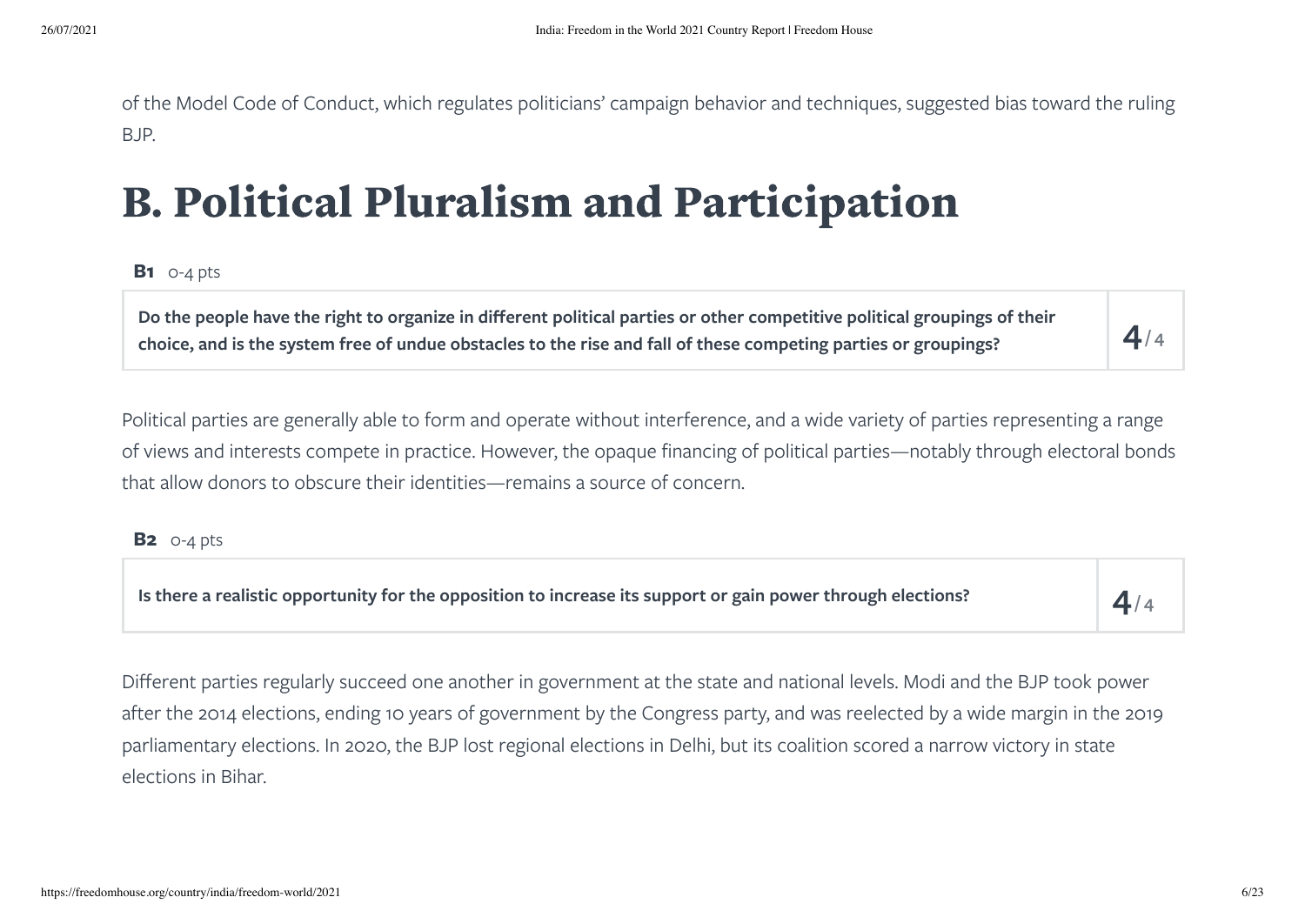#### **B3** 0-4 pts

Are the people's political choices free from domination by forces that are external to the political sphere, or by political  $\mathbf S/\mathbf S$ 

 $3/4$ 

Political participation, while generally free, is hampered by insurgent violence in certain areas. Separately, some political actors have sought to inflame communal tensions with the goal of energizing their own supporters while potentially intimidating opponents.

**B4** 0-4 pts

Do various segments of the population (including ethnic, racial, religious, gender, LGBT+, and other relevant groups)<br>have full political rights and electoral opportunities?

 $2/4$ 

Women and members of religious and ethnic minorities vote in large numbers and have opportunities to gain political representation. In 2019, for the first time, the rate of women's voting in national elections equaled that of men. Quotas for the Lok Sabha ensure that 84 and 47 seats are reserved for the so-called scheduled castes and scheduled tribes, respectively. State assemblies and local bodies feature similar quotas for these historically disadvantaged groups, as well as for women representatives. However, marginalized segments of the population continue to face practical obstacles to full political representation. Muslim candidates notably won 27 of 545 seats in the 2019 Lok Sabha elections, up from 22 previously. However, this amounted to just 5 percent of the seats in the chamber, whereas Muslims make up some 14 percent of the population.

The political rights of India's Muslims continue to be threatened. In December 2019, Parliament adopted the Citizenship Amendment Act (CAA), which grants special access to Indian citizenship to non-Muslim immigrants and refugees from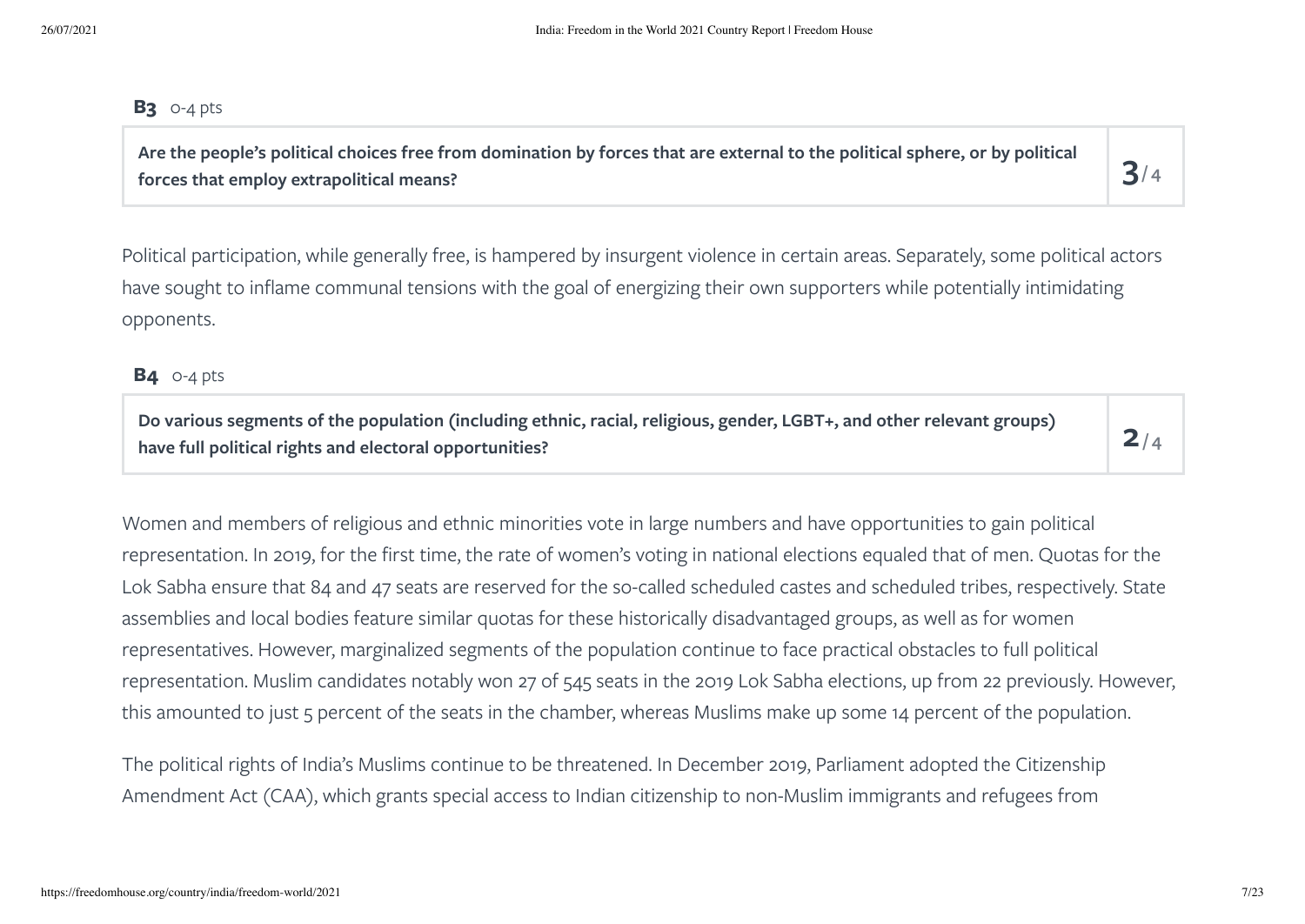neighboring Muslim-majority states. At the same time, the government moved forward with plans for the creation of a national register of citizens. Many observers believe the register's purpose is to disenfranchise Muslim voters by effectively classifying them as illegal immigrants. Importantly, Muslims disproportionately lack documentation attesting to their place of birth. Undocumented non-Muslims, meanwhile, would be eligible for citizenship through a fast-track process under the CAA.

The citizenship status of nearly two million residents of Assam remains in doubt after a citizens' register was finalized in the northeastern state in 2019. The state is home to a significant Muslim minority population, as well as many people classified as members of scheduled tribes.

Under constitutional amendments introduced by the BJP-led government in December 2019, Lok Sabha seats reserved for two appointed members representing Indians of European descent were eliminated as of January 2020, as were similarly reserved seats in some state legislatures.

# C. Functioning of Government

### **C1** 0-4 pts

**Do the freely elected head of government and national legislative representatives determine the policies of the government? 4**

 $4/4$ 

India's elected leaders have the authority to set government policies, draft and enact legislation, and govern the country's territory in practice.

**C2** 0-4 pts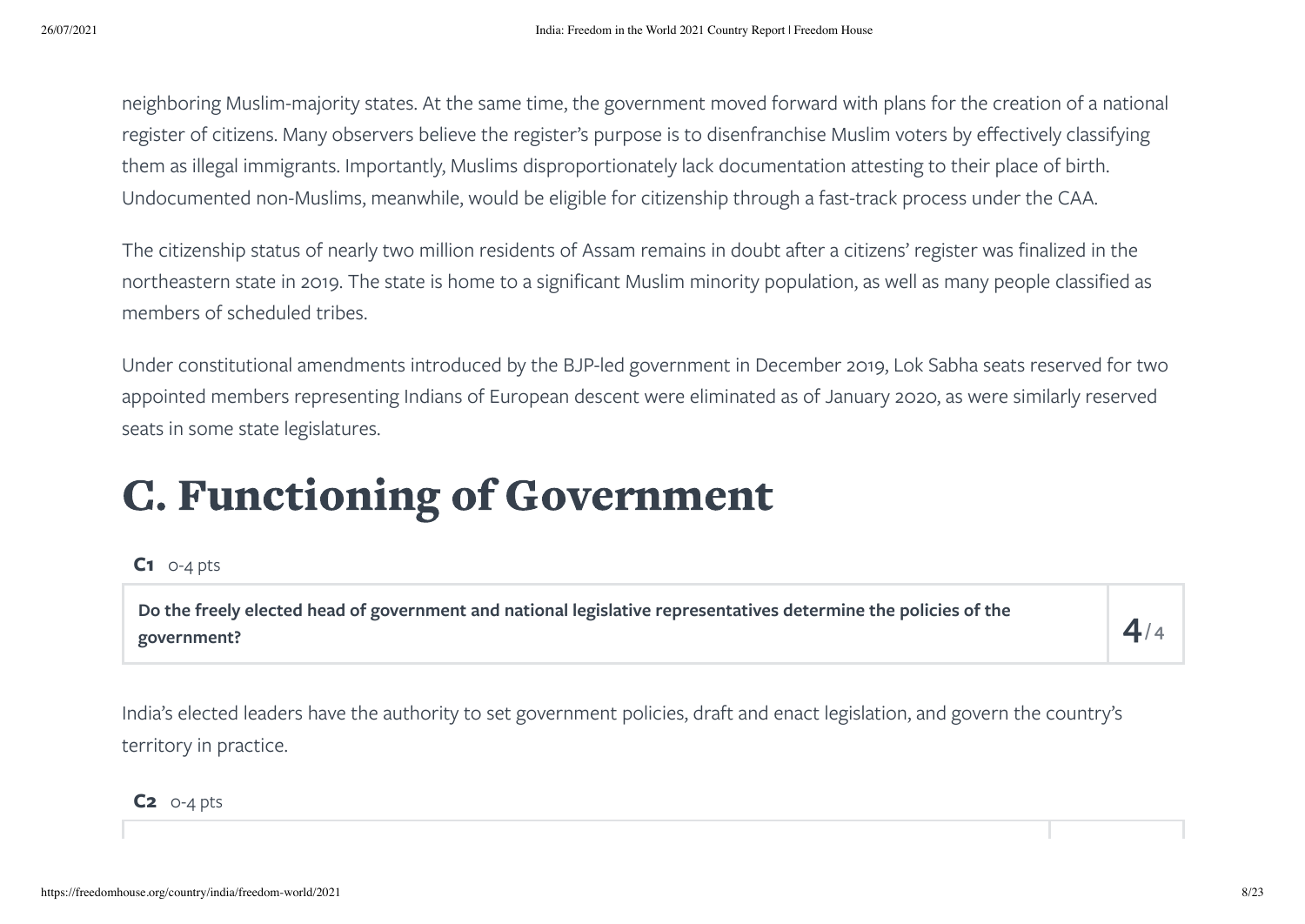**Are safeguards against official corruption strong and effective?**

 $3/4$ 

Large-scale political corruption scandals have repeatedly exposed bribery and other malfeasance, but a great deal of corruption is thought to go unreported and unpunished, and the authorities have been accused of selective, partisan enforcement.

The Lokpal and Lokayuktas Act of 2014 created independent national and state bodies tasked with receiving complaints of corruption against public servants or politicians, investigating such claims, and pursuing convictions through the courts. However, the new agencies have been slow to begin operations; the first leaders of the national and a number of the state bodies were appointed in 2019.

### **C3** 0-4 pts

### **Does the government operate with openness and transparency? 3**

The public generally has some access to information about government activity, but the legal framework meant to ensure transparency has been eroded in recent years. The 2014 Whistleblowers Protection Act was regarded as limited in scope, and subsequent amendments have drawn criticism for further undermining it. Millions of requests are made annually under the 2005 Right to Information (RTI) Act, and responses have been used to improve transparency and expose corrupt activities. However, most requesters do not receive the information sought, including those seeking information about core government policies, and noncompliant bureaucrats generally go unpunished. Dozens of right-to-information users and activists have been murdered since the act's introduction, and hundreds have been assaulted or harassed. In 2019, Parliament adopted amendments to the RTI Act that placed the salaries and tenures of the central and state-level information commissioners under the control of the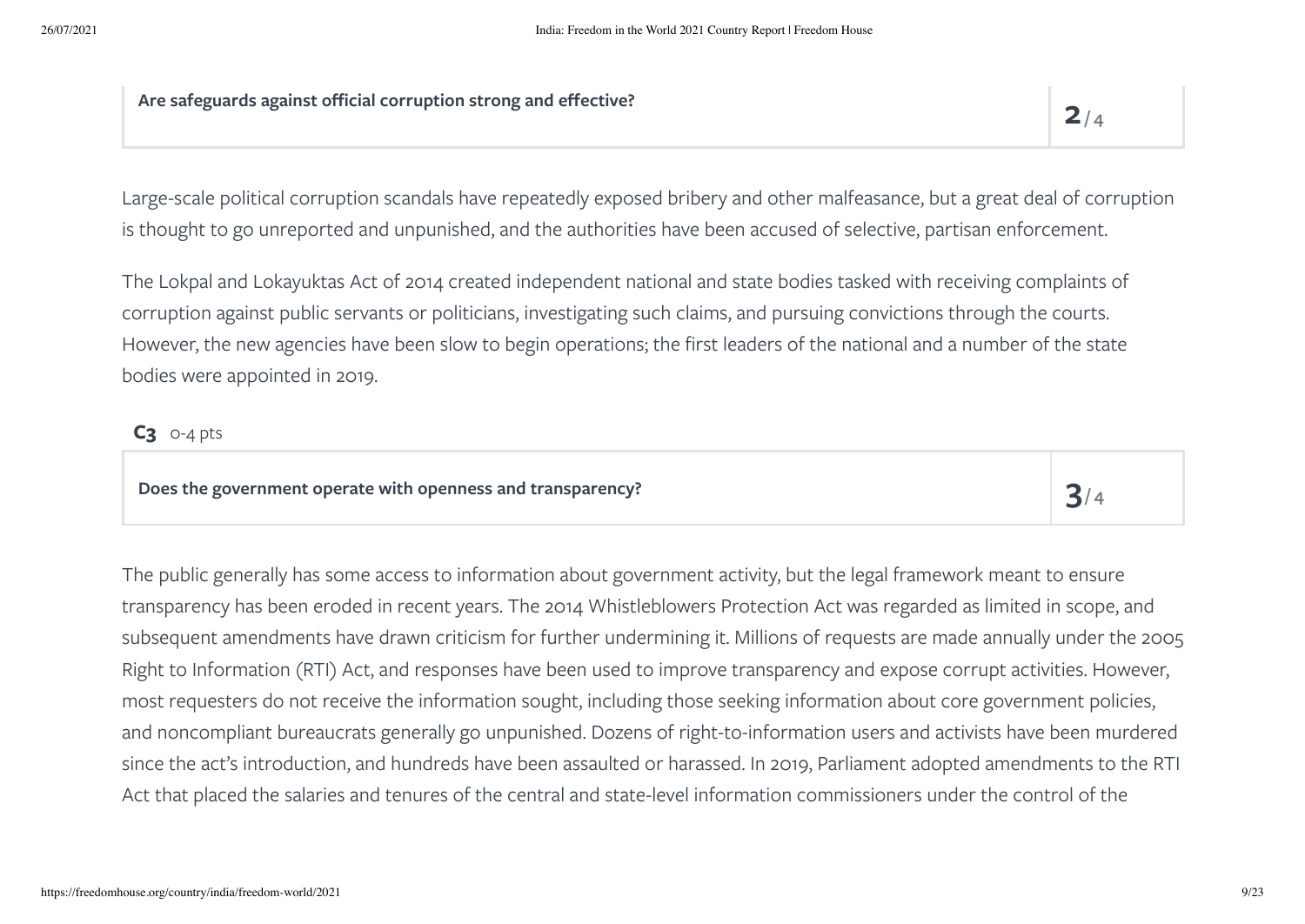central government, potentially exposing the commissioners to political pressure. Vacancies impede the workings of the Central Information Commission that was established by the RTI Act: 6 of its 11 positions were unfilled for most of 2020. There are concerns that the positions that have been filled are held by ruling-party loyalists.

# <span id="page-9-0"></span>Civil Liberties

# D. Freedom of Expression and Belief

**D1** 0-4 pts

#### **Are there free and independent media? 2**

 $2/4$ 

The private media are vigorous and diverse, and investigations and scrutiny of politicians do occur. However, attacks on press freedom have escalated dramatically under the Modi government, and reporting has become significantly less ambitious in recent years. Authorities have used security, defamation, sedition, and hate speech laws, as well as contempt-of-court charges, to quiet critical voices in the media. Hindu nationalist campaigns aimed at discouraging forms of expression deemed "antinational" have exacerbated self-censorship. Online disinformation from inauthentic sources is ubiquitous in the run-up to elections. Separately, revelations of close relationships between politicians, business executives, and lobbyists, on one hand, and leading media personalities and owners of media outlets, on the other, have dented public confidence in the press.

In 2020, dozens of journalists whose reporting was critical of the government's handling of the coronavirus pandemic were arrested, and media outlets faced pressure to praise the government's response. In a March video conference with the heads of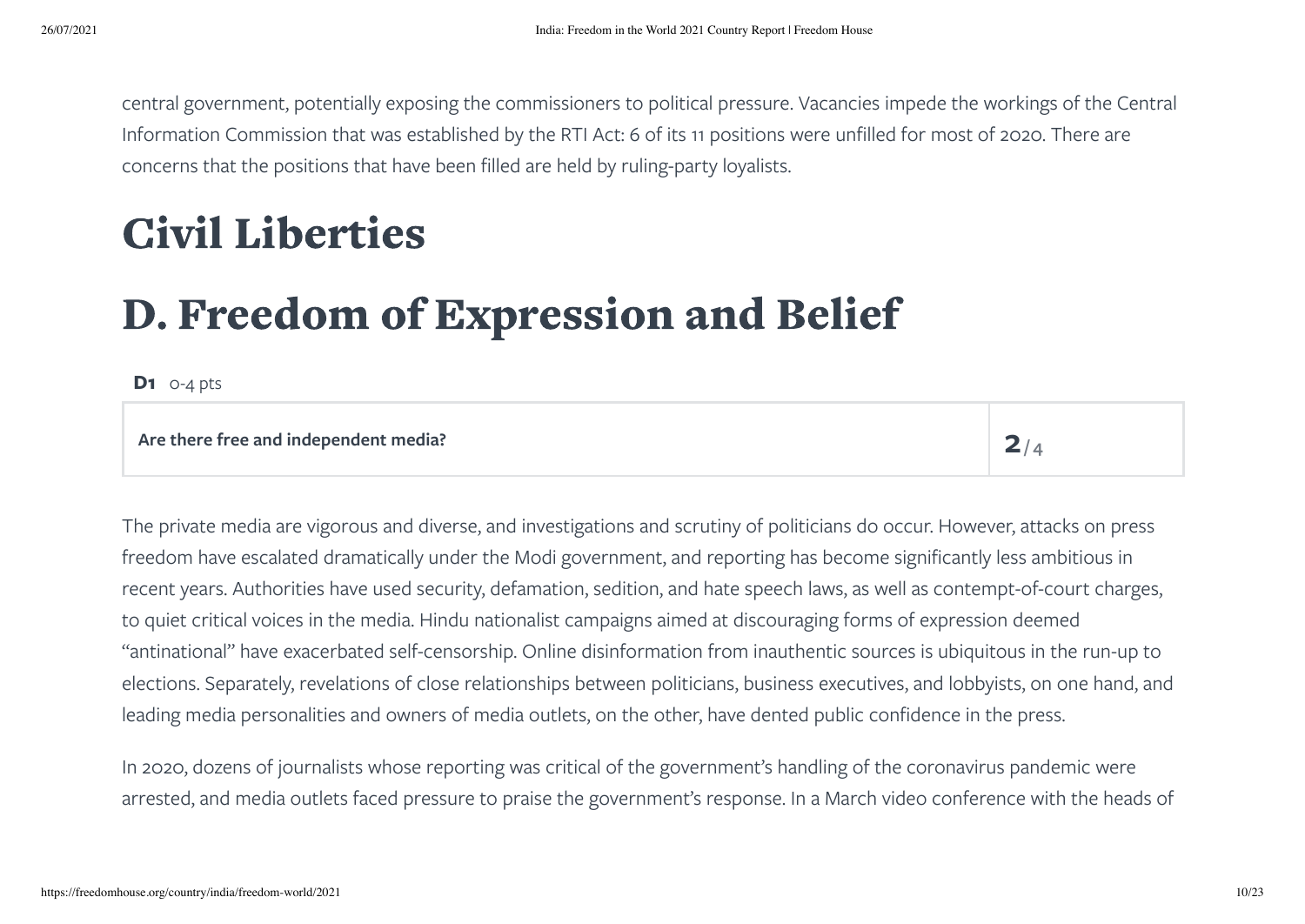India's largest newspapers, Prime Minister Modi called on media to help prevent the spread of "pessimism, negativity, and rumor mongering," which many perceived to be a warning not to criticize officials' management of the pandemic.

Journalists risk harassment, death threats, and physical violence in the course of their work. Such attacks are rarely punished, and some have taken place with the complicity or active participation of police. Two deadly attacks on journalists were reported in 2020, according to the Committee to Protect Journalists (CPJ). No journalists were killed in connection with their work in 2019, but five were murdered in 2018, and four in 2017.

### **D2** 0-4 pts

| Are individuals free to practice and express their religious faith or nonbelief in public and private? | 2 <sub>1</sub> |
|--------------------------------------------------------------------------------------------------------|----------------|
|                                                                                                        |                |

 $2/4$ 

While Hindus make up about 80 percent of the population, the Indian state is formally secular, and freedom of religion is constitutionally guaranteed. However, a number of Hindu nationalist organizations and some media outlets promote anti-Muslim views, a practice that the government of Prime Minister Modi has been accused of encouraging. Attacks against Muslims and others in connection with the alleged slaughter or mistreatment of cows, which are held to be sacred by Hindus, continued in 2020. The nonprofit group IndiaSpend documented 45 killings by cow vigilantes between 2012 and 2018. More than 120 cases of cow-related violence, including lynchings, have been reported since Modi came to power, and the BJP has faced criticism for failing to mount an adequate response.

In 2020, during the early weeks of the COVID-19 pandemic, the country's Muslims were widely and speciously blamed for spreading the coronavirus, including by ruling-party officials. Separately, in September, 32 individuals charged with orchestrating the illegal 1992 demolition of a prominent mosque in the state of Uttar Pradesh were acquitted by a special court, despite substantial evidence of their culpability. Among those exonerated were several high-profile members of the BJP. Modi had laid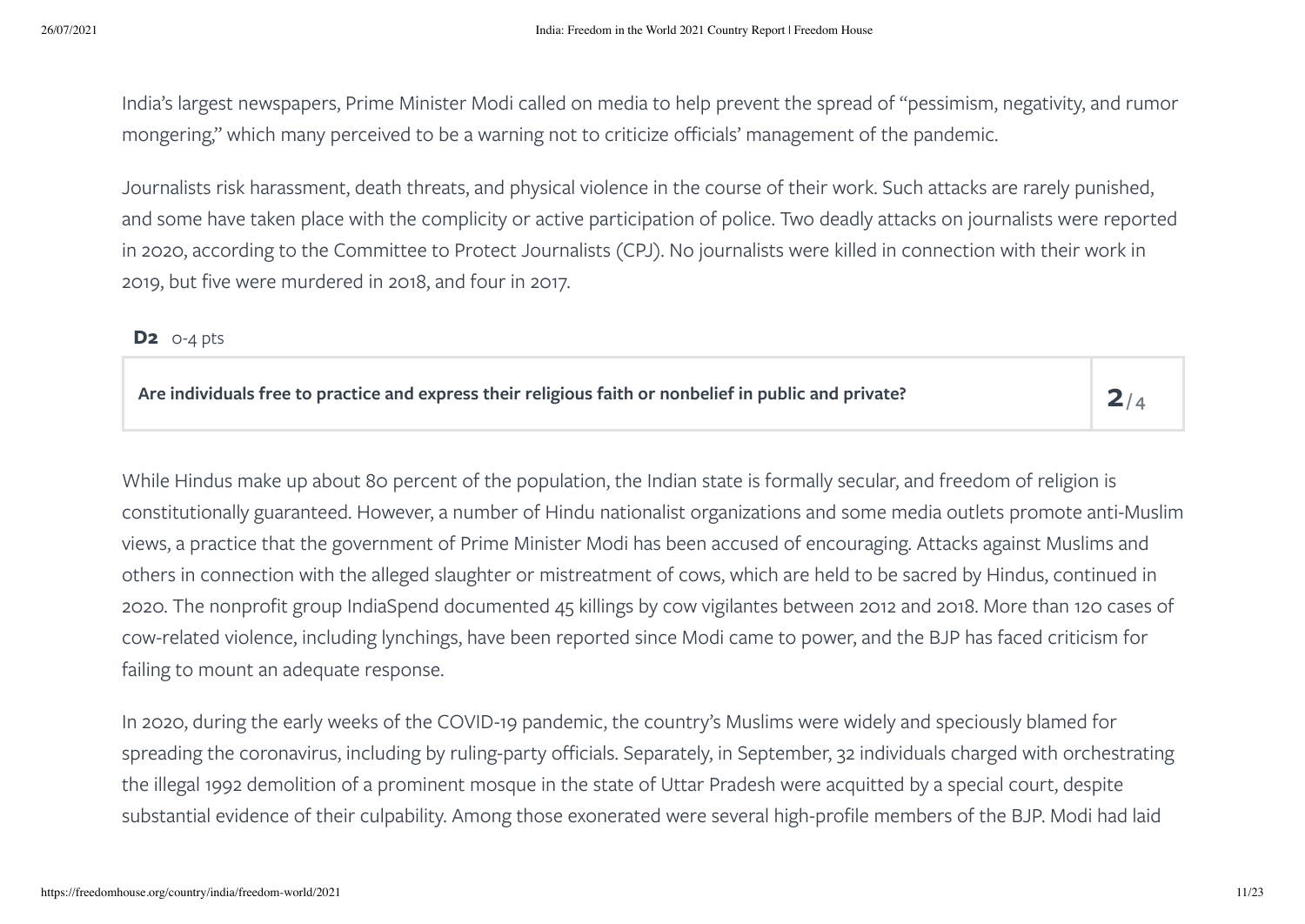the foundation stone for a new Hindu temple on the site a month earlier, after a long-awaited 2019 Supreme Court judgment had permitted the construction of a temple there. The mosque had stood on the site for centuries prior to its unlawful destruction.

Legislation in several states criminalizes religious conversions that take place as a result of "force" or "allurement," which can be broadly interpreted to prosecute proselytizers. Some states require government permission for conversion.

### **D3** 0-4 pts

**Is there academic freedom, and is the educational system free from extensive political indoctrination? 2**

 $2/4$ 

Academic freedom has significantly weakened in recent years, as intimidation of professors, students, and institutions over political and religious issues has increased. Members of the student wing of the Hindu nationalist organization Rashtriya Swayamsevak Sangh (RSS)—from which the ruling BJP is widely regarded to have grown—have engaged in violence on campuses across the country, including attacks on students and professors. Academics face pressure not to discuss topics deemed sensitive by the BJP government, particularly India's relations with Pakistan and conditions in Indian Kashmir.

### **D4** 0-4 pts

Are individuals free to express their personal views on political or other sensitive topics without fear of surveillance or  $\mathbf S/\mathbf S$ 

 $3/4$ 

Personal expression and private discussion in India had long been open and free. However, colonial-era and other laws are increasingly invoked to penalize perceived criticism of the government by ordinary citizens. Activists, Muslims, and members of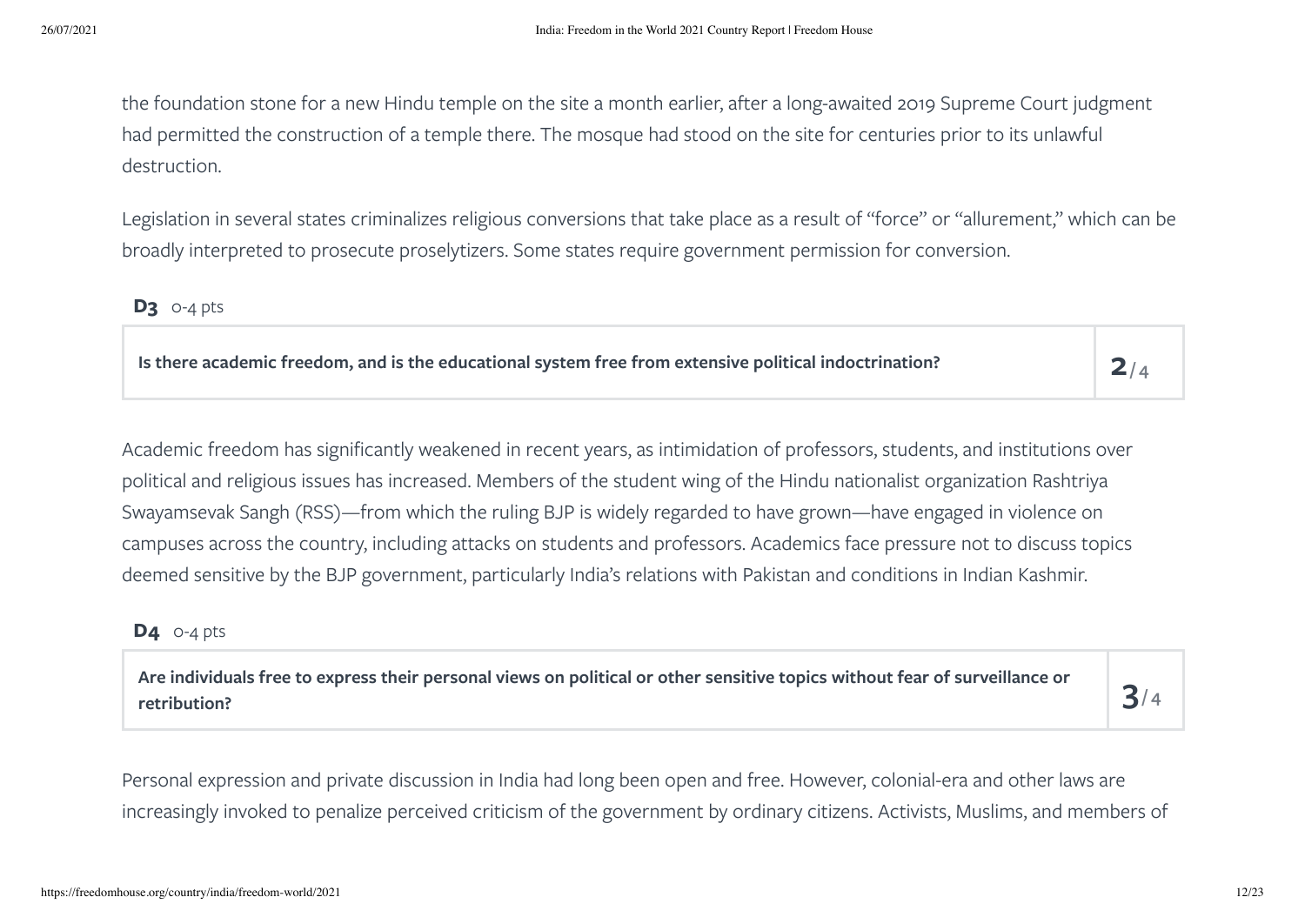other marginalized communities are routinely charged with sedition for criticizing the government and its policies.

Numerous sedition cases were brought during 2020 against people who protested in opposition to the CAA, including an apparent mass criminal complaint filed by police in Jharkhand State in January against some 3,000 people who participated in such a demonstration. The same month, police brought a sedition case against a student in Karnataka for holding up a "Free Kashmir" poster. Also during the year, authorities invoked a section of the IT Act to penalize online speech, including critical discussion of the COVID-19 pandemic. In March, Kolkata police arrested a woman under the IT Act for allegedly spreading false information about a doctor contracting the virus. Similar arrests under the act in response to discussion of the pandemic were reported in Uttar Pradesh, Karnataka, Mizoram, and Rajasthan.

Several government-designed mobile applications that were introduced to help stem the spread of COVID-19 by aiding the enforcement of a strict lockdown were viewed as invasive by human rights lawyers. In some cases, private information about individuals' health status was released without their consent.

A nationwide Central Monitoring System launched in 2013 is meant to enable authorities to intercept any digital communication in real time without judicial oversight, raising concerns about abusive surveillance practices.

Score Change: The score declined from 4 to 3 due to the frequent use of sedition and other charges in recent years to deter free *speech, including discussion of a discriminatory citizenship law and the COVID-19 pandemic.*

# E. Associational and Organizational Rights

**E1** 0-4 pts

**Is there freedom of assembly?**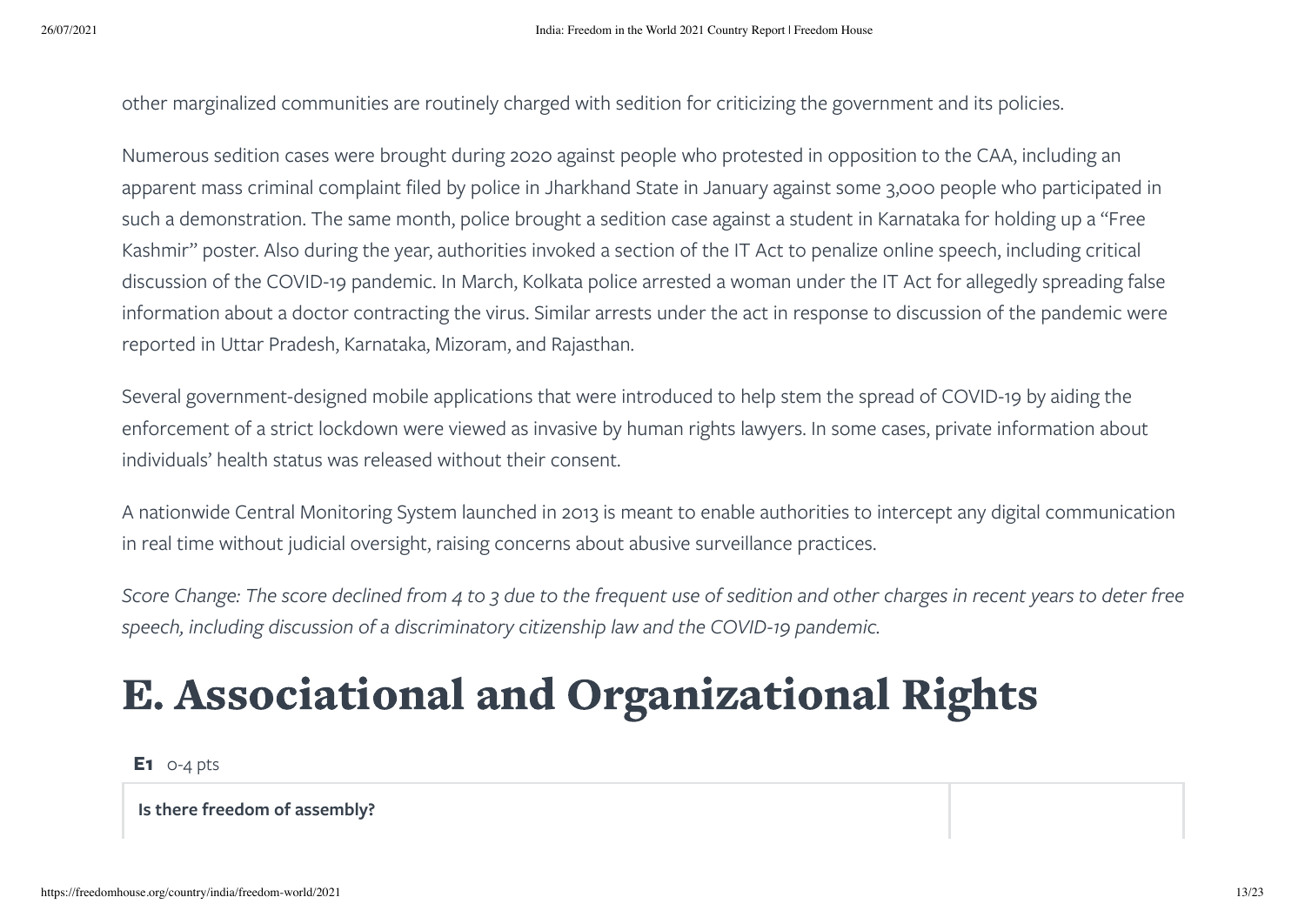There are legal restrictions on freedom of assembly, including a provision of the criminal procedure code that empowers authorities to restrict public gatherings and impose curfews whenever "immediate prevention or speedy remedy" is required. State and central governments have repeatedly suspended mobile and internet service to curb protests in recent years, including in 2020. Peaceful demonstrations take place regularly in practice, although the pandemic led to fewer such events being held in 2020.

The national government and some state governments used assembly bans, internet blackouts, and live ammunition between December 2019 and March 2020 to quell widespread protests against the CAA and proposals to roll out a citizens' registration process across the country. Protesters, including students and academics, were detained, denied access to legal representation, and subjected to harsh treatment. In February, more than 50 people were killed in protest-related violence in Delhi; there were reports of indiscriminate attacks against Muslims and police officers failing to respond, as well as some attacks against the police and Hindu residents. Critics alleged that the country's COVID-19 lockdown, which was imposed in March and gradually eased beginning in May, was conceived by the government in part to forestall further CAA protests and to silence dissent.

### **E2** 0-4 pts

Is there freedom for nongovernmental organizations, particularly those that are engaged in human rights– and  $\mathsf Q_\ell$ 

 $2/4$ 

A wide variety of NGOs operate, but some, particularly those involved in the investigation of human rights abuses, continue to face threats, legal harassment, excessive police force, and occasionally lethal violence. Under certain circumstances, the Foreign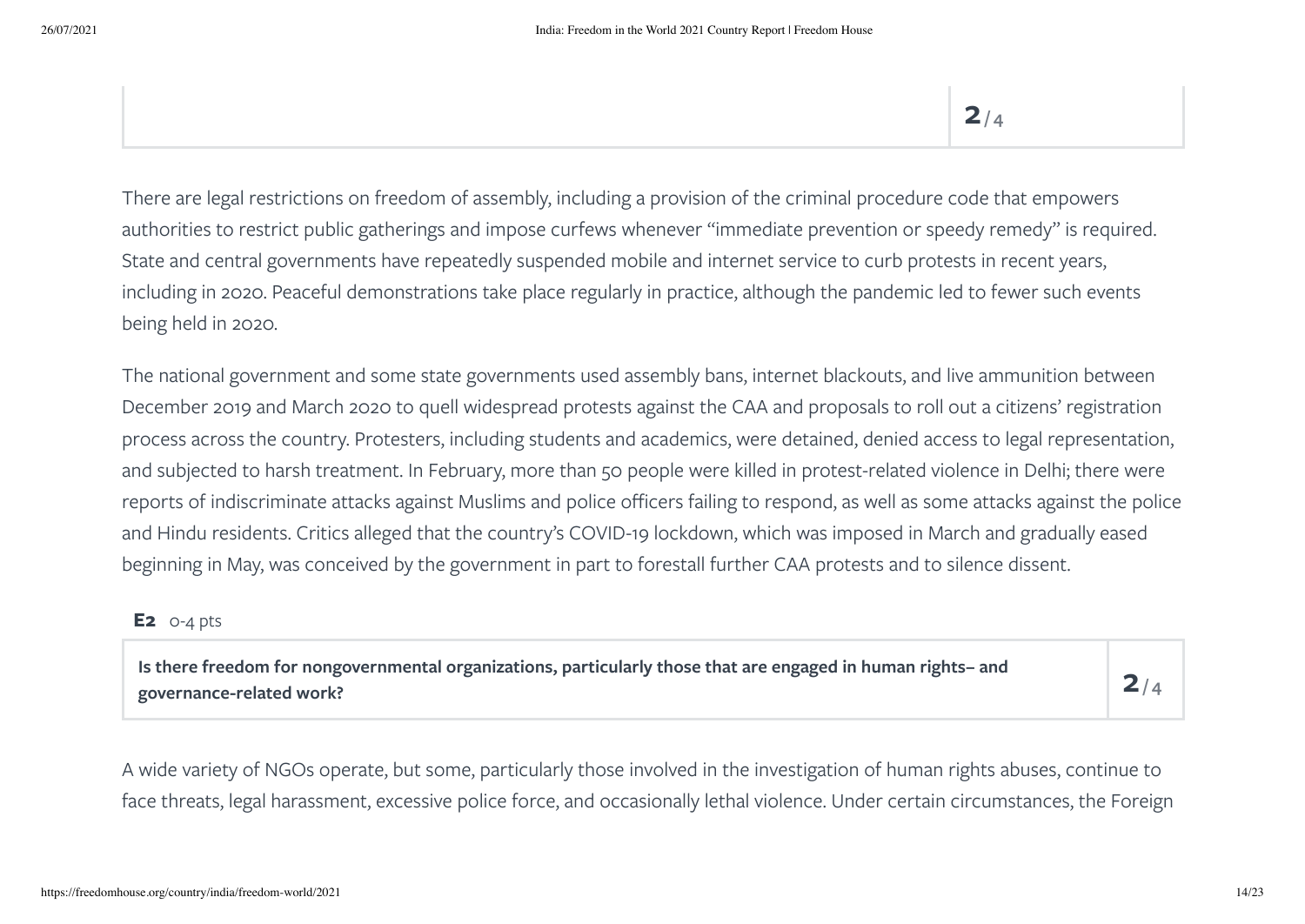Contributions Regulation Act (FCRA) permits the federal government to deny NGOs access to foreign funding, and authorities have been accused of exploiting this power to target perceived political opponents. Since 2015, the government has deregistered nearly 15,000 associations under the FCRA. Amendments to the FRCA that were passed in 2020, without consulting civil society groups, tightened restrictions on foreign funding.

In September 2020, Amnesty International shuttered its operations in India after authorities froze its bank accounts for alleged foreign funding violations. The organization is thought to have been punished in reprisal for a series of reports that criticized the government's actions in Kashmir and the Delhi police's complicity in the February 2020 communal violence, in which Muslims were the main victims. An Amnesty International report released in June also detailed an apparent coordinated spyware campaign targeting a number of human rights activists.

Score Change: The score declined from 3 to 2 because the government enacted legislation to tighten restrictions on foreign funding for NGOs and separately froze the assets of Amnesty International, forcing it to shutter its operations in the country.

**E3** 0-4 pts

| Is there freedom for trade unions and similar professional or labor organizations? |  |
|------------------------------------------------------------------------------------|--|
|------------------------------------------------------------------------------------|--|

Although workers in the formal economy regularly exercise their rights to bargain collectively and strike, laws including the Essential Services Maintenance Act have enabled the government to ban certain strikes. Public employees have more limited organizing rights, and private employers are not legally obliged to recognize unions or engage in bargaining.

Mass strikes by farmers and others who objected to new government-backed agriculture laws were gaining momentum at the end of 2020; the laws, passed rapidly by Parliament in September, introduced market-based reforms that many farmers saw as a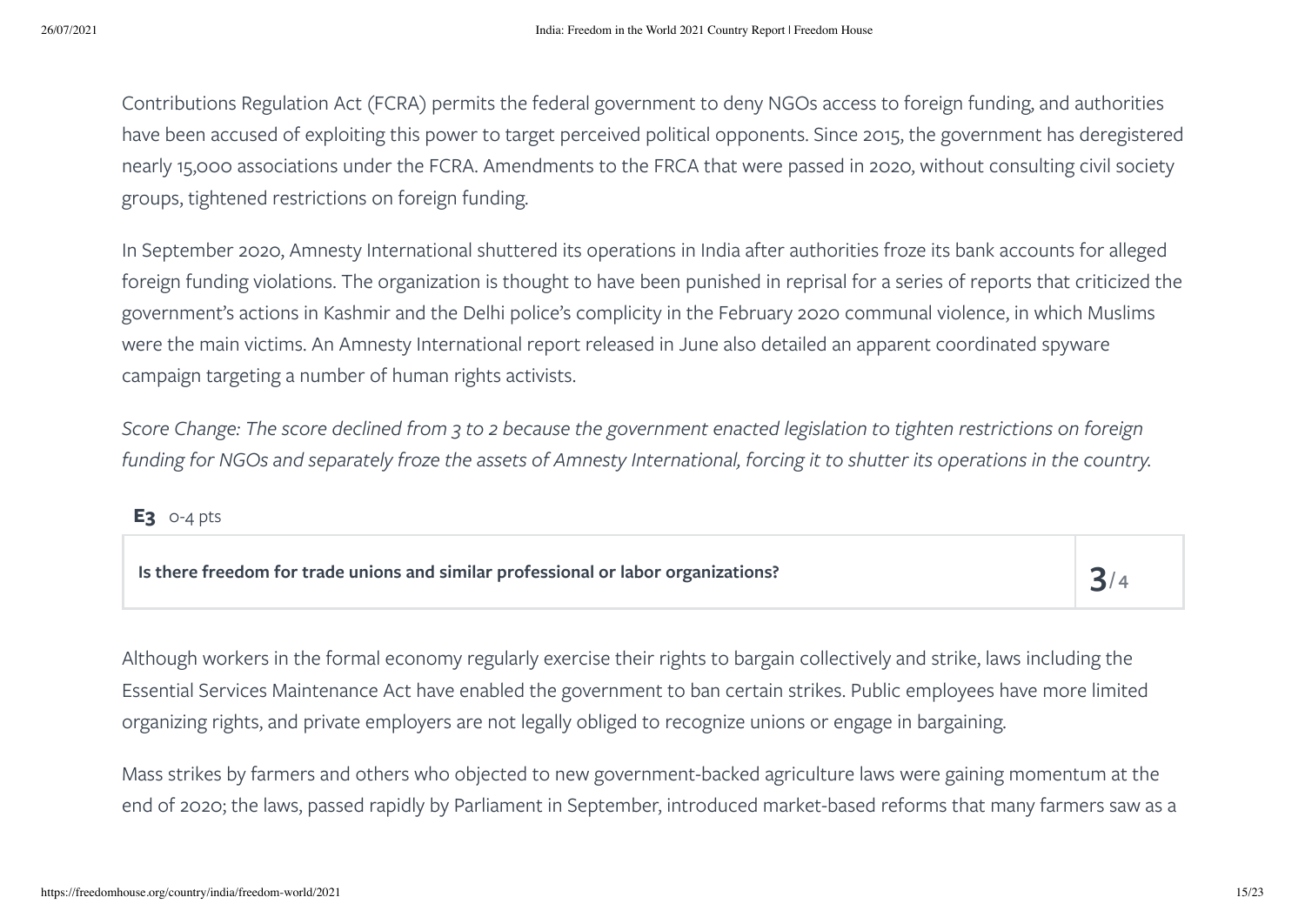threat to their livelihoods.

### F. Rule of Law

**F1** 0-4 pts

 $2/4$ 

The judiciary is formally independent of the political branches of government. Judges, particularly at the Supreme Court level, have displayed autonomy and activism in response to public-interest litigation. However, lower levels of the judiciary suffer from corruption, and the courts have shown signs of increasing politicization. Several key Supreme Court rulings in recent years have been favorable to the BJP, including the 2019 decision allowing the construction of a Hindu temple on the site of a historic mosque, and the court's March 2020 decision to deny bail to a scholar and prominent critic of Modi who was charged with supporting a banned Maoist group.

Also in 2020, the president appointed a recently retired chief justice to the upper house of Parliament, a rare move that critics viewed as a threat to the constitutional separation of powers. Earlier in the year, a judge was transferred in February to a less desirable position after he issued rulings that criticized Delhi police for their failure to address communal violence and related hate speech by BJP politicians.

Score Change: The score declined from 3 to 2 because the unusual appointment of a recently retired chief justice to the upper house of Parliament, a pattern of more progovernment decisions by the Supreme Court, and the high-profile transfer of a judge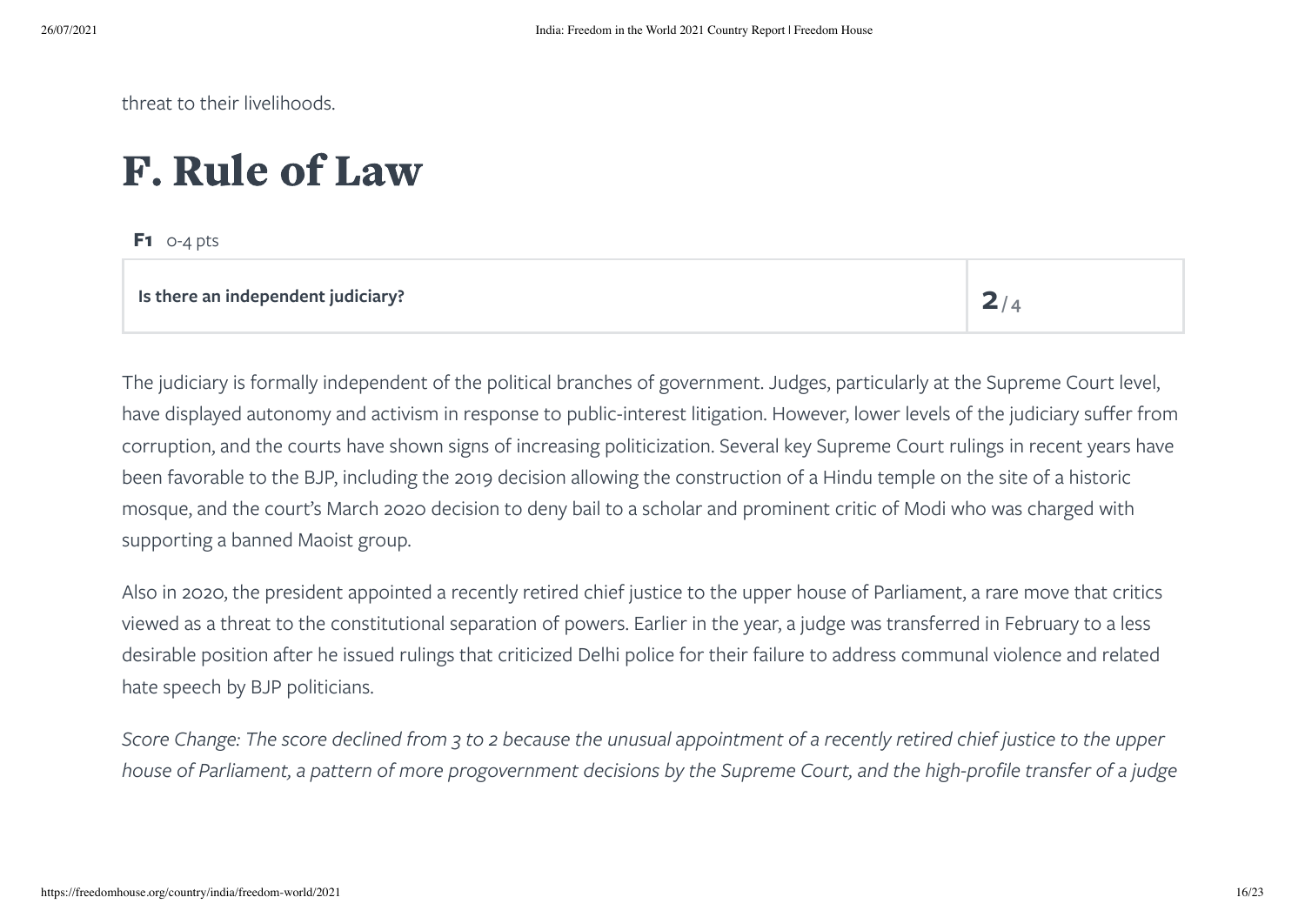after he ruled against the government's political interests all suggested a closer alignment between the judicial leadership and *the ruling party.*

**F2** 0-4 pts

**Does due process prevail in civil and criminal matters? 2**

 $2/4$ 

Due process rights are not consistently upheld. Citizens face substantial obstacles in the pursuit of justice, including demands for bribes and difficulty getting the police to file a First Information Report, which is necessary to trigger an investigation of an alleged crime. Corruption within the police force remains a problem. The justice system is severely backlogged and understaffed, leading to lengthy pretrial detention for suspects, many of whom remain in jail longer than the duration of any sentence they might receive if convicted. A number of security laws allow detention without charge or based on vaguely defined offenses.

**F3** 0-4 pts

**Is there protection from the illegitimate use of physical force and freedom from war and insurgencies? 2**  $2/4$ 

Torture, abuse, and rape by law enforcement and security officials have been reported. A bill intended to prevent torture remains pending. Abuses by prison staff against prisoners, particularly those belonging to marginalized groups, are common. Figures reported by the National Human Rights Commission (NHRC) suggest that 1,723 deaths occurred in judicial or police custody from January to December 2019.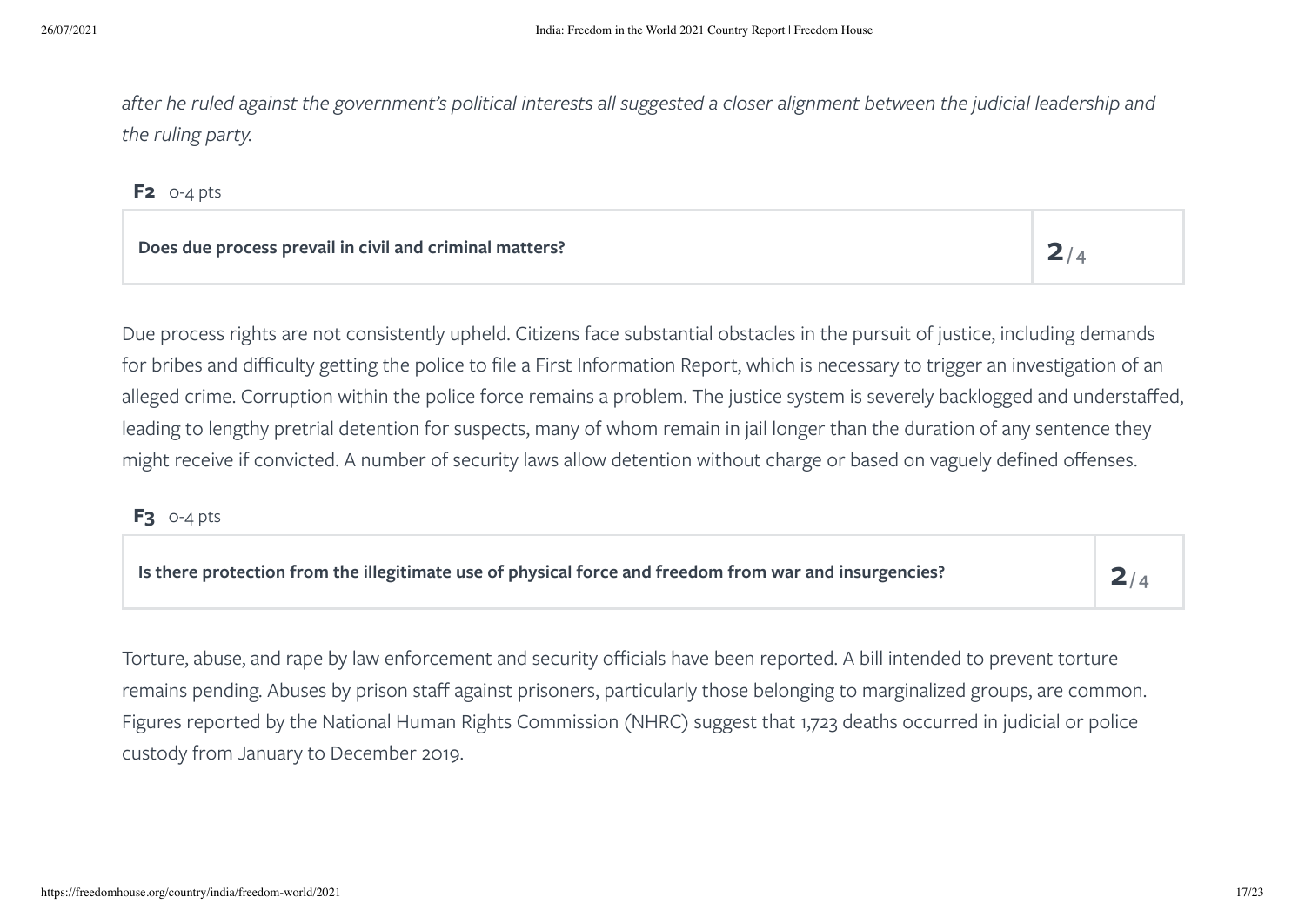Security forces battling regional insurgencies continue to be implicated in extrajudicial killings, rape, torture, kidnappings, and destruction of homes. While the criminal procedure code requires that the government approve the prosecution of security force members, approval is rarely granted, leading to impunity.

The Maoist insurgency in the east-central hills region of India continues, though the annual number of casualties linked with it has decreased significantly since a peak in 2010. Among other abuses, the rebels have allegedly imposed illegal taxes, seized food and places of shelter, and engaged in abduction and forced recruitment of children and adults. Local civilians and journalists who are perceived to be progovernment have been attacked. Tens of thousands of civilians have been displaced by the violence and live in government-run camps.

Separately, in India's seven northeastern states, more than 40 insurgent factions—seeking either greater autonomy or complete independence for their ethnic or tribal groups—continue to attack security forces and engage in intertribal violence. Such fighters have been implicated in bombings, killings, abductions, and rapes of civilians, and they operate extensive extortion networks.

### **F4** 0-4 pts

**Do laws, policies, and practices guarantee equal treatment of various segments of the population? 2**  $2/4$ 

The constitution bars discrimination based on caste, and laws set aside quotas in education and government jobs for historically underprivileged scheduled tribes, Dalits, and groups categorized by the government as "other backward classes." However, members of these populations face routine discrimination and violence, and the criminal justice system fails to provide equal protection to marginalized groups.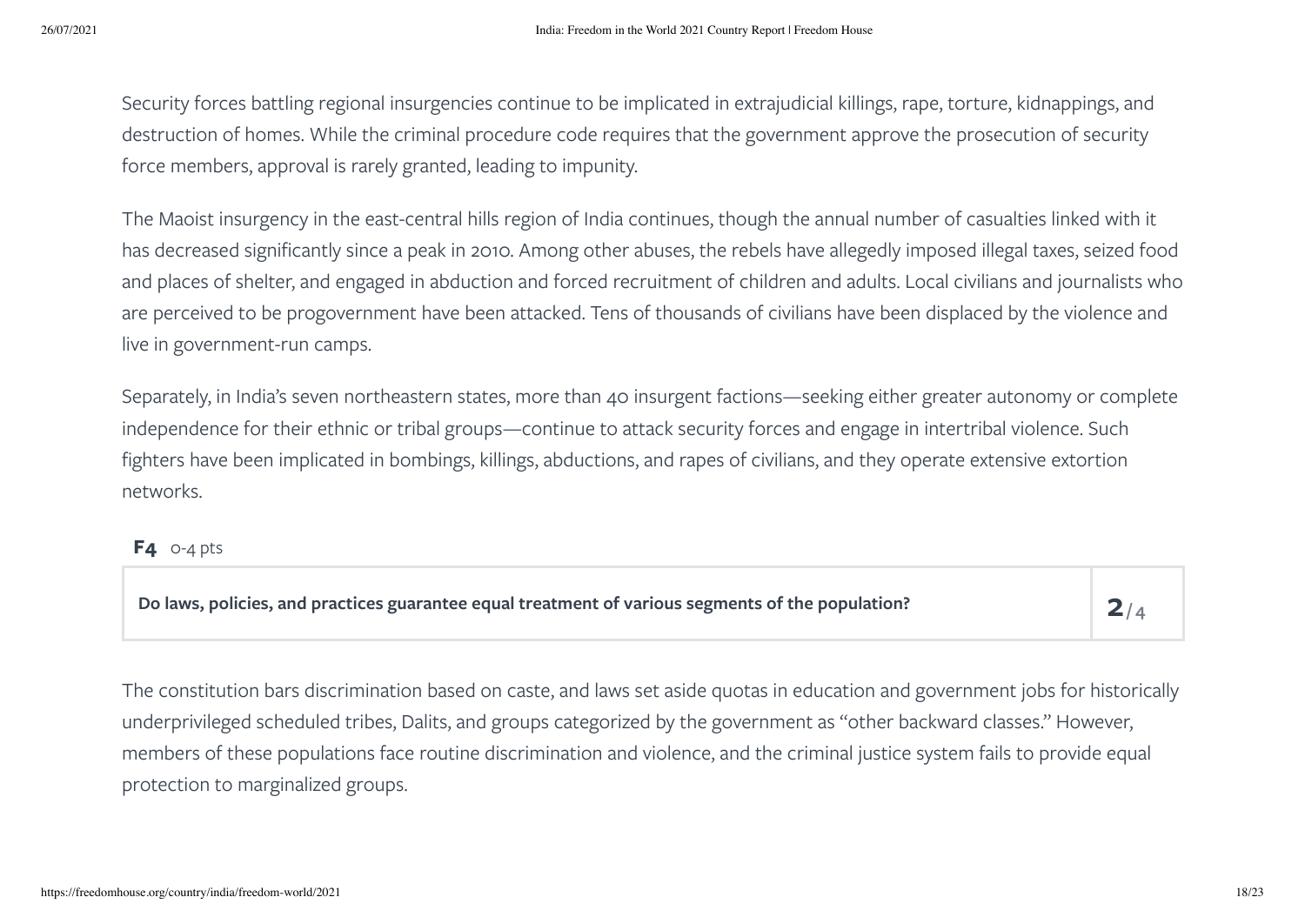In parts of the country, particularly in rural areas, informal community councils issue edicts concerning social customs. Their decisions sometimes result in violence or persecution aimed at those perceived to have transgressed social norms, especially women and members of scheduled castes. Other forms of discrimination faced by women include workplace bias and sexual harassment. Indian participation in the international #MeToo movement against sexual harassment and assault has raised awareness of the problem, but women have also endured reprisals after reporting cases.

In 2018, the Supreme Court ruled that the use of Section 377 of the Indian penal code to ban same-sex intercourse was unconstitutional. However, discrimination continues against LGBT+ people, including violence and harassment in some instances.

## G. Personal Autonomy and Individual Rights

#### **G1** 0-4 pts

**Do individuals enjoy freedom of movement, including the ability to change their place of residence, employment, or education? 2**

 $2/4$ 

The constitution grants citizens the right to reside and settle in any part of the territory of India. However, freedom of movement is hampered in some parts of the country by insurgent violence or communal tensions. Several states have recently enacted legislation requiring companies to reserve jobs for locals, limiting opportunities for interstate migration, although reports point to limited enforcement of the quotas thus far.

India's large internal migrant population suffered significant hardships during the early stages of the 2020 pandemic. The government imposed an excessively harsh lockdown in March that offered little assistance or security to low-paid workers,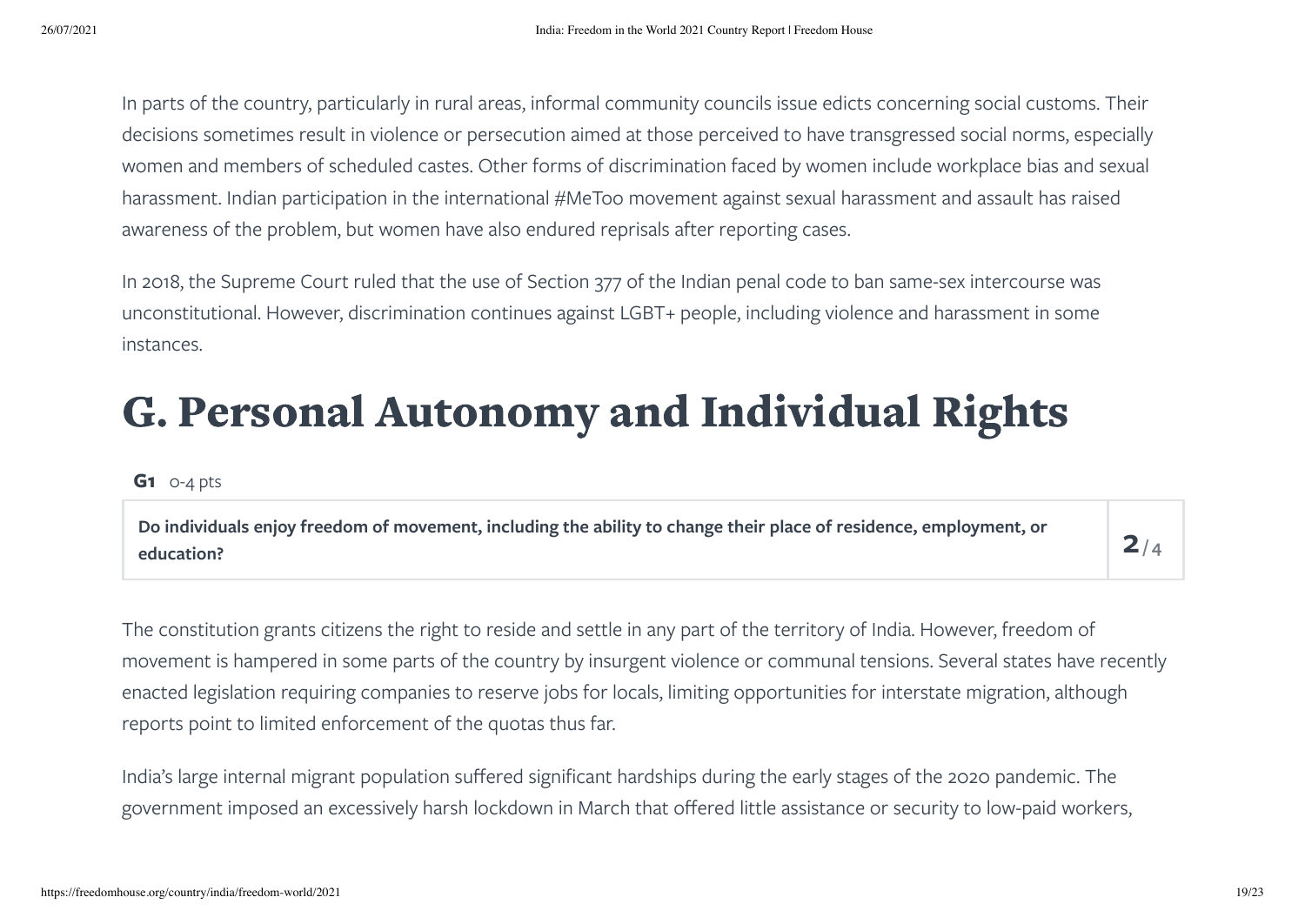millions of whom were consequently compelled to travel from cities to their native villages for lack of employment and essential supplies; many were unable to access basic services, including transportation, and were forced to walk hundreds of miles. Also during the lockdown, which was gradually eased beginning in May, reports emerged of violent enforcement by police and civilian vigilantes, with Muslims often singled out for abuse.

Score Change: The score declined from 3 to 2 due to an excessively harsh pandemic-related lockdown that triggered the displacement of millions of low-paid migrant workers under dangerous conditions, and featured violent and discriminatory *enforcement by police and civilian vigilantes.*

**G2** 0-4 pts

Are individuals able to exercise the right to own property and establish private businesses without undue interference<br>from state or nonstate actors?

 $3/4$ 

Although the legal framework generally supports the right to own property and engage in private business activity, property rights are somewhat tenuous for tribal groups and other marginalized communities, and members of these groups are often denied adequate resettlement opportunities and compensation when their lands are seized for development projects. While many states have laws to prevent transfers of tribal land to nontribal groups, the practice is reportedly widespread, particularly with respect to the mining and timber industries. Muslim personal status laws and traditional Hindu practices discriminate against women in terms of property rights and inheritance.

### **G3** 0-4 pts

Do individuals enjoy personal social freedoms, including choice of marriage partner and size of family, protection from  $\mathsf P$ 

 $2/4$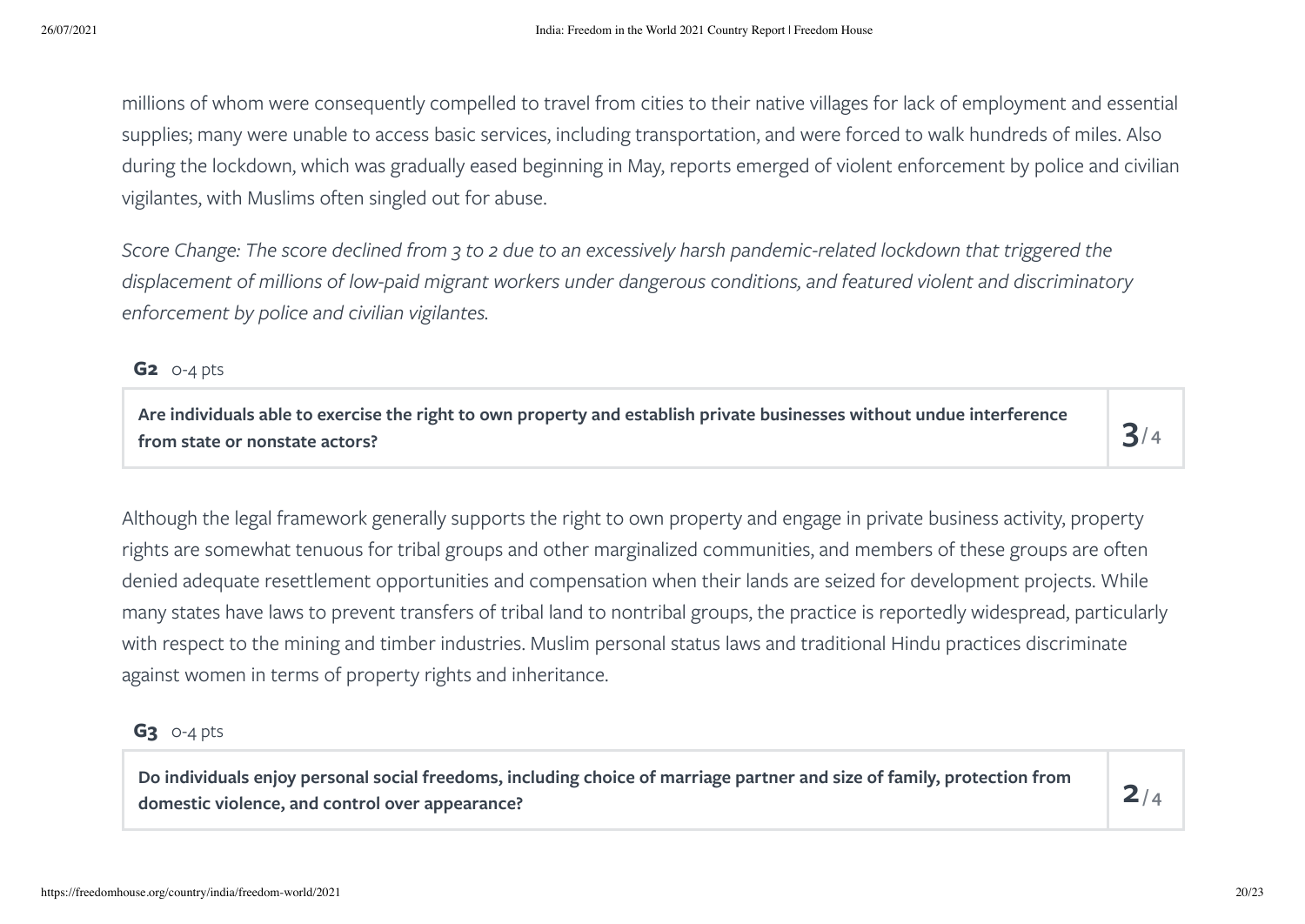Rape and other sexual abuse are serious problems, and scheduled-caste and tribal women are especially vulnerable. Mass demonstrations after the fatal gang rape of a woman on a Delhi bus in 2012 prompted the government to enact significant legal reforms, but egregious new rape cases continued to surface in 2020, and the criminal justice system has been repeatedly faulted for its poor handling of such matters.

Despite criminalization and hundreds of convictions each year, dowry demands surrounding marriage persist, sometimes resulting in violence. A 2006 law banned dowry-related harassment, widened the definition of domestic violence to include emotional or verbal abuse, and criminalized spousal sexual violence. However, reports indicate that enforcement is poor.

Muslim personal status laws and traditional Hindu practices feature gender discrimination on matters such as marriage, divorce, and child custody. A Muslim divorce custom allowing a man to unilaterally and summarily divorce his wife was criminalized in 2019. The malign neglect of female children after birth remains a concern, as does the banned use of prenatal sex-determination tests to selectively abort female fetuses.

### **G4** 0-4 pts

| Do individuals enjoy equality of opportunity and freedom from economic exploitation? |  |
|--------------------------------------------------------------------------------------|--|
|                                                                                      |  |

The constitution bans human trafficking, and bonded labor is illegal, but estimates of the number of workers still affected by the practice range from 20 to 50 million. A 2016 law allows children below the age of 14 to engage in "home-based work," as well as other occupations between the ages of 14 and 18. Children are not permitted to work in potentially hazardous industries, though the rule is routinely flouted. There have been reports of complicity by law enforcement officials in human trafficking.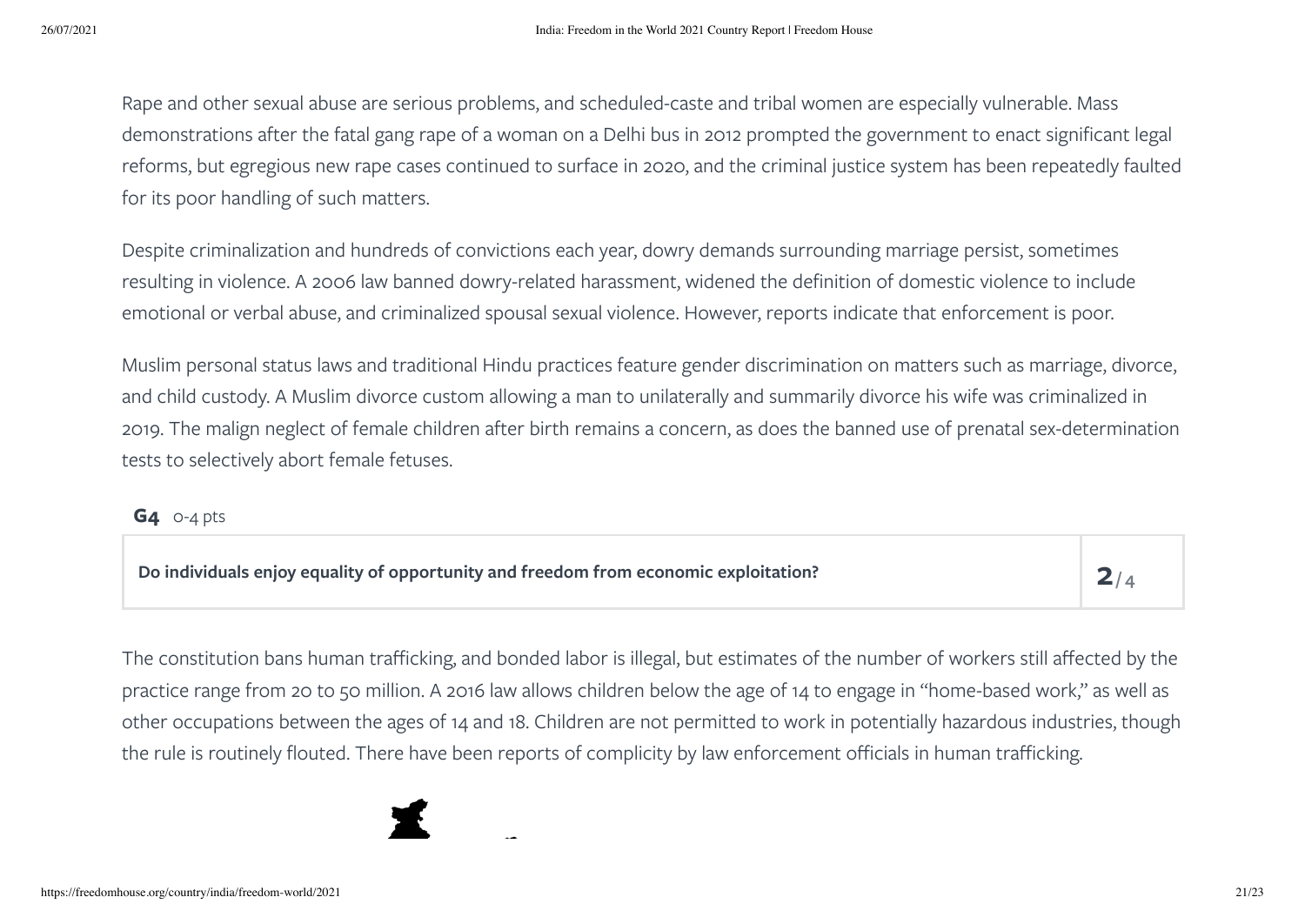

**On India**

See all data, scores & information on this country or territory.

See [More](https://freedomhouse.org/country/india)  $\sum$ 

#### Country Facts

**Global Freedom Score**



**Internet Freedom Score**

**51 Partly Free /100**

### Other Years

[2020](https://freedomhouse.org/country/india/freedom-world/2020)

### **Be the first to know what's happening.**

- Email